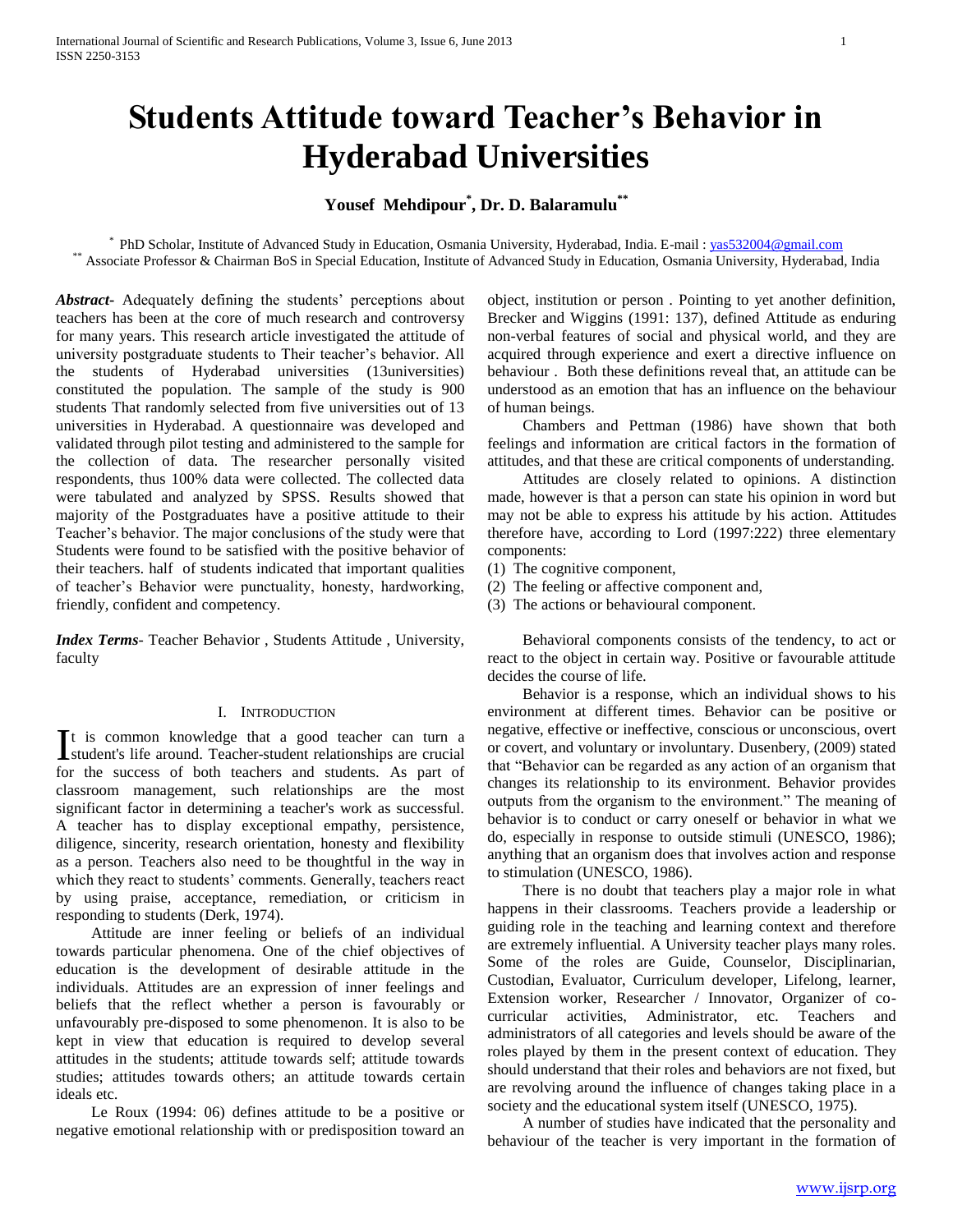students' attitudes (Fontana, 1988; Moore, 1993). In such a case teachers may easily forget about issues relating to students attitudes and see the problem as merely a situation of poor performance or lack of motivation on the part of the student. What the teachers may not realize is that the problem may be as a result of differences in personality.

### II. STATEMENT OF THE PROBLEM

- [1] Iniobong (2008), opined that the future of any nation depends on the quality of teachers. The maxim that no educational system can rise above the quality of its teachers and that no nation can rise above the level of its teaching staff shows the role of the teacher and teacher education programs in national development.
- [2] It is very important to find Students attitudes to the characteristics of Teacher's Behavior, knowledge, skills of the university students in Hyderabad. Therefore, at university level teacher's positive Behavior, interaction with students, professional competencies, teaching skills, parental involvement, students own capabilities and university environment, all play critical role for strengthening the potential required for better academic achievement of university students.

 This study enable the teachers to be well prepared for the assumption of duty as professionally, motivated, conscientious and efficient classroom teacher who will encourage the spirit of inquiry, creativity and intellectual development among the beneficiaries of educational system. Hence, The purpose of the study was to examine Postgraduate Students Attitude toward their teacher's behavior in Hyderabad universities. The study adopted the expo-facto type using the descriptive survey design type.

## **RESEARCH QUESTION:**

 What is the nature of students' attitude towards teacher's behavior?

## III. METHODOLOGY

### **DESIGN OF THE STUDY**

 The design of the study is a descriptive survey which attempts to collect data from members of a population in order to determine the current status of the population

#### **AREA OF THE STUDY**

 The study was carried out in Universities of Hyderabad City (Andhra Pradesh state, india).

## **POPULATION OF STUDY**

 The target population comprised of all the students of universities /degree awarding institutions (include state, central, and deemed universities) in Hyderabad. According to Higher Education Department and UGC website directory, 13 universities /degree awarding institutions were imparting higher education in Hyderabad . The students of these universities were the target population.

#### **SAMPLE AND SAMPLING TECHNIQUES**

 The sample consisted of 900 students of universities That randomly will select from five universities out of 13 universities in Hyderabad (in Andhra Pradesh state). Cluster sampling type is used for sampling.

## **INSTRUMENT FOR DATA COLLECTION**

 A questionnaire was used with a five-points rating scale in order to collect the views of university students about the teachers' behavior. The instrument used for data collection was a 30 item that developed and validated by the researcher. The internal consistency of the instrument was determined using Cronbach alpha method and the coefficient of internal consistency obtained was 0.849. .

#### IV. PROCEDURE OF THE STUDY

 In order to get data from the respondents through the above instruments, the researcher visited the sample universities personally and administered the questionnaires to the sample students. The respondents were requested to record their free, frank and independent responses. An assurance was given to the respondents that their responses shall be kept confidential and information collected will be used only for the purpose for it was collected.

 The researcher personally visited five universities and collected views regarding behavior of teachers. The collected data were analyzed by using SPSS software.

# V. RESULTS

 In this study mean of age of students is 26.05 and more than half of the students (58.45%) are male, whereas, another 41.55% are female candidates. In the light of objectives of the study the statistical analysis and findings of the study, the following findings were drawn:

| S.<br>N <sub>o</sub> | <b>Statement</b>                                      |            | Strongly<br>Agree | Agree | <b>Undecided</b> | <b>Disagree</b> | <b>Strongly</b><br><b>Disagree</b> | Total $\mathbb{R}^2$ |        |
|----------------------|-------------------------------------------------------|------------|-------------------|-------|------------------|-----------------|------------------------------------|----------------------|--------|
|                      | Your faculties have a command on                      | Responses  | 336               | 510   | 24               | 24              |                                    | 900                  | 1178.8 |
|                      | their subjects.                                       | Percentage | 37.33             | 56.67 | 2.67             | 2.67            | 0.66                               | 100                  |        |
|                      | Your faculties are punctual for their                 | Responses  | 438               | 373   | 24               | 60              |                                    | 900                  |        |
| 2                    | classes/lectures come and leave the<br>class on time. | Percentage | 48.67             | 41.44 | 2.67             | 6.67            | 0.55                               | 100                  | 962    |
| 3                    | faculties<br>friendly<br>Your<br>are<br>and           | Responses  | 270               | 564   | 21               | 40              |                                    | 900                  | 1283.6 |

#### **TABLE 1: RESPONSES OF STUDENTS**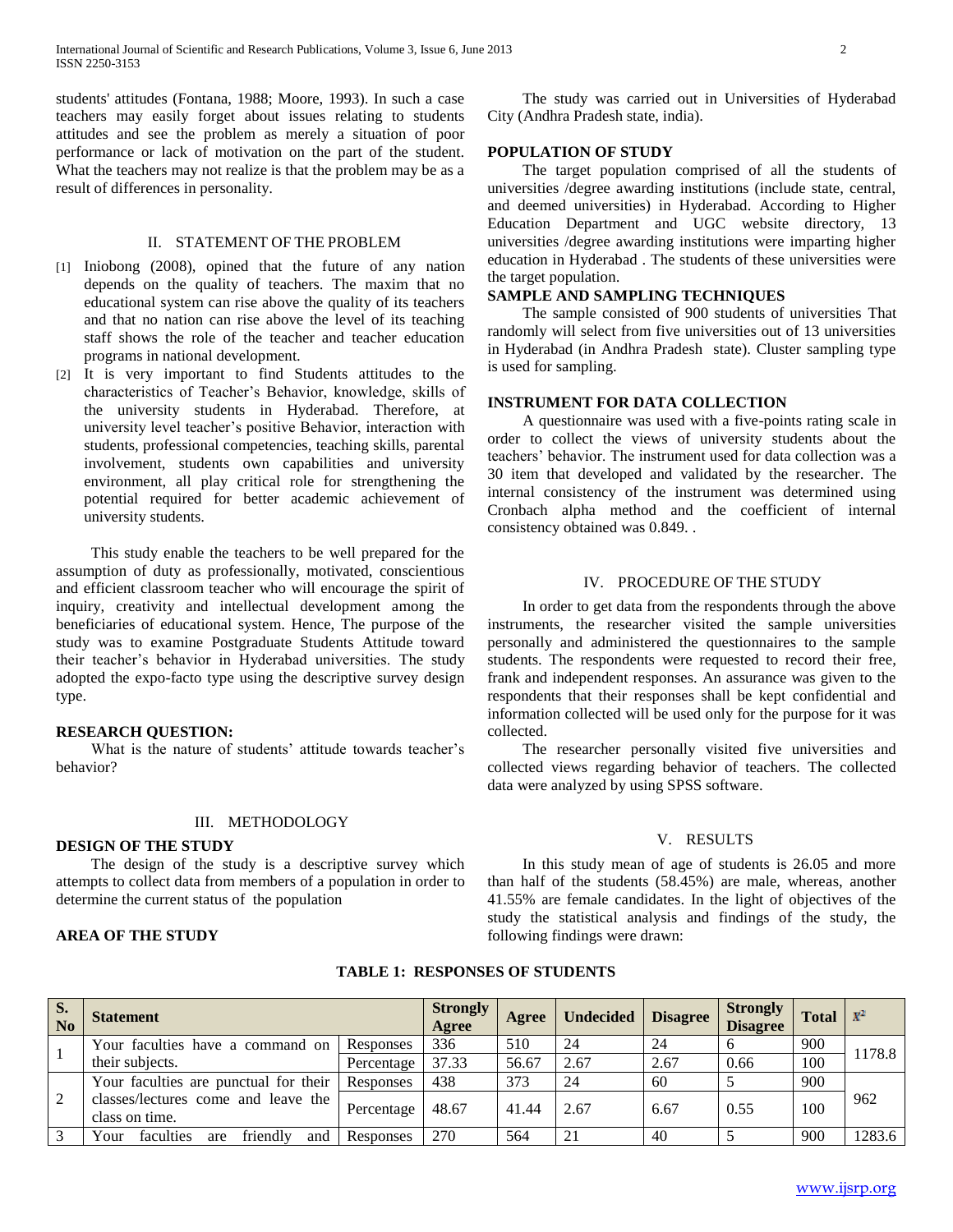|                | approachable.                                                                                                                 | Percentage              | 30           | 62.67        | 2.33            | 4.44                     | 0.56                     | 100        |        |
|----------------|-------------------------------------------------------------------------------------------------------------------------------|-------------------------|--------------|--------------|-----------------|--------------------------|--------------------------|------------|--------|
| $\overline{4}$ | Your faculties come to class well                                                                                             | Responses               | 288          | 453          | 94              | 12                       | 53                       | 900        | 766.3  |
|                | prepared for the lecture teaching.                                                                                            | Percentage              | 32           | 50.33        | 10.44           | 1.34                     | 5.89                     | 100        |        |
|                | Your faculties start the lesson in an                                                                                         | Responses               | 225          | 540          | 135             | $\overline{\phantom{a}}$ | $\overline{a}$           | 900        |        |
| 5              | appropriate manner and finish it in a                                                                                         | Percentage              | 25           | 60           | 15              | $\blacksquare$           |                          | 100        | 1102.5 |
|                | planned way.                                                                                                                  |                         |              |              |                 |                          |                          |            |        |
| 6              | Your faculties share their personal                                                                                           | Responses               | 245          | 416          | 78              | 135                      | 26                       | 900        | 533.7  |
|                | experience with you.                                                                                                          | Percentage              | 27.22        | 46.22        | 8.67            | $\overline{15}$          | 2.89                     | 100        |        |
|                | Your faculties give you individual                                                                                            | Responses               | 245          | 415          | 78              | $\overline{5}$           | 157                      | 900        |        |
| 7              | attention in their spare time, and<br>provide<br>suggestions<br>for<br>your<br>academic improvement something<br>nice to you. | Percentage              | 27.23        | 46.11        | 8.67            | 0.55                     | 17.44                    | 100        | 561.1  |
| 8              | You enjoy friendly and mutual trust                                                                                           | Responses               | 315          | 493          | 38              | 54                       | $\sim$                   | 900        | 1025.7 |
|                | with faculties.                                                                                                               | Percentage              | 35           | 54.78        | 4.22            | 6                        | $\overline{a}$           | 100        |        |
|                | Your faculties provide you with                                                                                               | Responses               | 200          | 591          | 35              | 21                       | 53                       | 900        |        |
| 9              | relevant information/explanations to<br>explain the points of subjects matter.                                                | Percentage              | 22.22        | 65.67        | 3.89            | 2.33                     | 5.89                     | 100        | 1287.5 |
| 10             | Your faculties behave more nicely to                                                                                          | Responses               | 180          | 269          | 270             | 46                       | 135                      | 900        | 200    |
|                | some students.                                                                                                                | Percentage              | 20           | 29.89        | $\overline{30}$ | 5.11                     | 15                       | 100        |        |
| 11             | Your faculties lay emphases on                                                                                                | Responses               | 235          | 444          | 108             | 41                       | 72                       | 900        | 604.9  |
|                | completion of course work in time.                                                                                            | Percentage              | 26.11        | 49.33        | 12              | 4.56                     | 8                        | 100        |        |
|                | Your faculties appreciate you with                                                                                            | Responses               | 444          | 316          | 46              | 74                       | 20                       | 900        |        |
| 12             | good words, when you perform well<br>in the class.                                                                            | Percentage              | 49.33        | 35.11        | 5.11            | 8.23                     | 2.22                     | 100        | 796.3  |
| 13             | Your faculties appear confident and                                                                                           | Responses               | 384          | 385          | 57              | 74                       | $\overline{\phantom{a}}$ | 900        | 791.1  |
|                | competent during lectures.                                                                                                    | Percentage              | 42.67        | 42.78        | 6.33            | 8.22                     | $\overline{\phantom{a}}$ | 100        |        |
| 14             | Your faculties like some students                                                                                             | Responses               | 198          | 306          | 170             | 135                      | 91                       | 900        | 145.8  |
|                | more and favour them unduly.                                                                                                  | Percentage              | 22           | 34           | 18.89           | 15<br>25                 | 10.11                    | 100        |        |
| 15             | Your faculties dress-up formally,                                                                                             | Responses               | 413          | 364          | 34              |                          | 64                       | 900        | 816.3  |
|                | neatly and soberly.<br>During teaching, your faculties use                                                                    | Percentage              | 45.89        | 40.44        | 3.78<br>91      | 2.78<br>86               | 7.11<br>64               | 100<br>900 |        |
| 16             | reference books and prepared notes.                                                                                           | Responses<br>Percentage | 183<br>20.33 | 476<br>52.89 | 10.11           | 9.56                     | 7.11                     | 100        | 654.6  |
|                | Your faculties become nervous when                                                                                            | Responses               | 59           | 61           | 180             | 420                      | 180                      | 900        |        |
| 17             | clarifications are sort.                                                                                                      | Percentage              | 6.56         | 6.78         | 20              | 46.66                    | 20                       | 100        | 480    |
|                | Your faculties encourage you to                                                                                               | Responses               | 326          | 244          | 119             | 91                       | 120                      | 900        |        |
| 18             | participate in co-curricular activities.                                                                                      | Percentage              | 36.22        | 27.11        | 13.22           | 10.11                    | 13.34                    | 100        | 225.8  |
|                | You are satisfied with your teacher's   Responses                                                                             |                         | 270          | 353          | 180             | 97                       | $\equiv$                 | 900        |        |
| 19             | methodology.                                                                                                                  | Percentage              | 30           | 39.22        | 20              | 10.78                    | $\overline{\phantom{a}}$ | 100        | 429.5  |
|                | Your faculties take extra time to                                                                                             | Responses               | 360          | 330          | 60              | 150                      | $\blacksquare$           | 900        |        |
| 20             | explain difficult points.                                                                                                     | Percentage              | 40           | 36.66        | 6.67            | 16.67                    | $\blacksquare$           | 100        | 570    |
|                | Your faculties relate the topic with                                                                                          | Responses               | 291          | 519          | 46              | 44                       | $\blacksquare$           | 900        |        |
| 21             | real life situations through different<br>examples.                                                                           | Percentage              | 32.33        | 57.67        | 5.11            | 4.89                     | $\overline{\phantom{a}}$ | 100        | 1089.4 |
|                | Your faculties use different teaching                                                                                         | Responses               | 246          | 418          | 174             | $\blacksquare$           | 62                       | 900        |        |
| 22             | techniques.                                                                                                                   | Percentage              | 27.33        | 46.44        | 19.34           | $\equiv$                 | 6.89                     | 100        | 596.4  |
| 23             | Responses of the students are listened                                                                                        | Responses               | 146          | 514          | 108             | 60                       | $72\,$                   | 900        | 799.7  |
|                | to patiently                                                                                                                  | Percentage              | 16.22        | 57.11        | 12              | 6.67                     | $\overline{8}$           | 100        |        |
| 24             | Your faculties are efficient in their                                                                                         | Responses               | 383          | 307          | 110             | 30                       | 70                       | 900        | 538    |
|                | duties.                                                                                                                       | Percentage              | 42.56        | 34.11        | 12.22           | 3.33                     | 7.78                     | 100        |        |
| 25             | faculties<br>their<br>Your<br>use<br>voice                                                                                    | Responses               | 300          | 408          | 180             | 12                       | $\blacksquare$           | 900        | 705.6  |
|                | effectively during the teaching.                                                                                              | Percentage              | 33.33        | 45.34        | 20              | 1.33                     | $\blacksquare$           | 100        |        |
| 26             | Your faculties motivate<br>students                                                                                           | Responses               | 266          | 450          | 86              | 68                       | 30                       | 900        | 689.8  |
|                | through different techniques.                                                                                                 | Percentage              | 29.56        | 50           | 9.56            | 7.55                     | 3.33                     | 100        |        |
| 27             | Your faculties come to class in a                                                                                             | Responses               | 270          | 380          | 136             | 70                       | 44                       | 900        | 447.9  |
|                | happy/cheerful mood.                                                                                                          | Percentage              | 30           | 42.22        | 15.11           | 7.78                     | 4.89                     | 100        |        |
| 28             | faculties<br>Your<br>make<br>classroom                                                                                        | Responses               | 120          | 488          | 262             | 16                       | 14                       | 900        | 886.8  |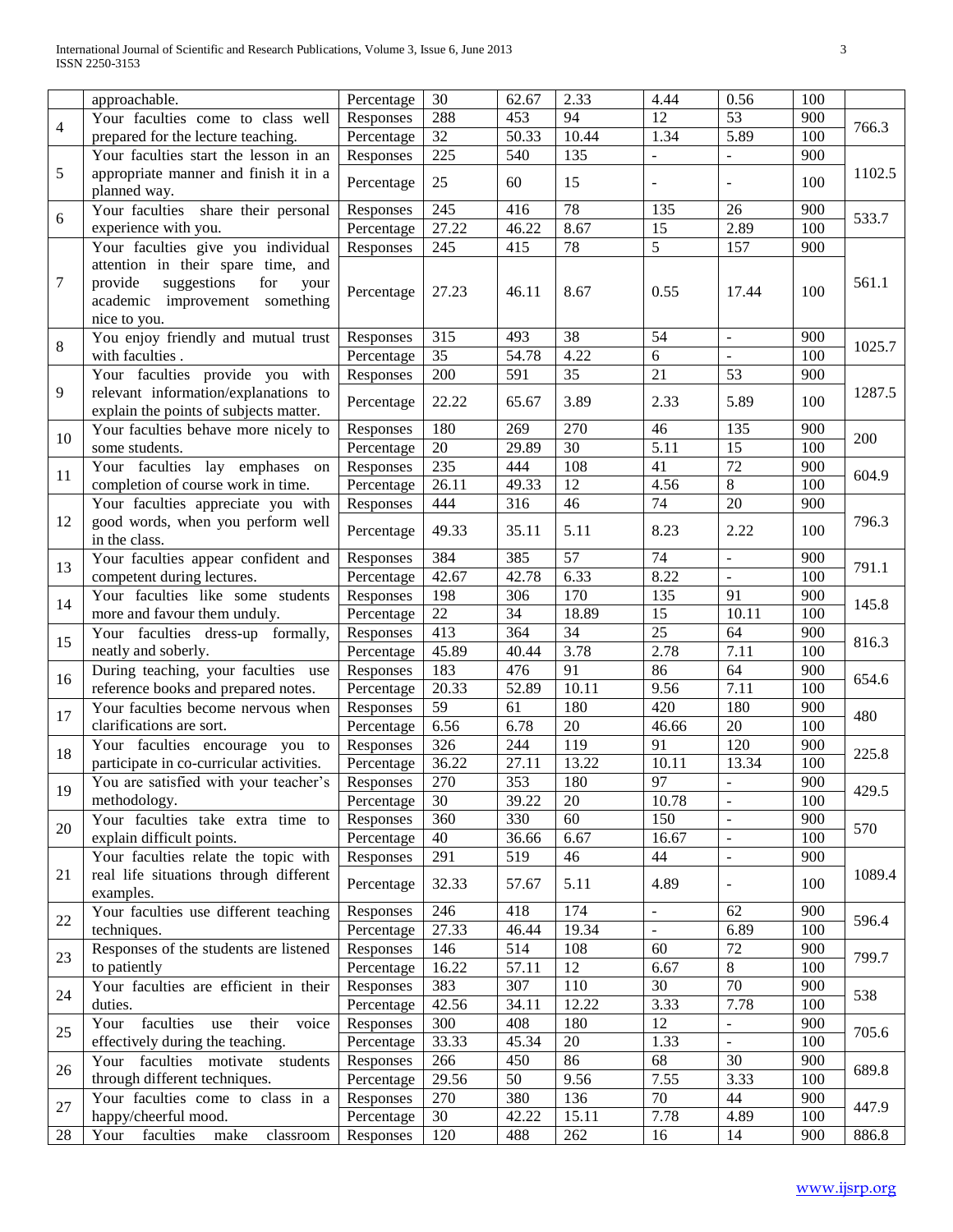|    | environment conducive for learning.       | Percentage | 13.33 | 54.22 | 29.11 | . . 78 | l.56 | 100 |       |
|----|-------------------------------------------|------------|-------|-------|-------|--------|------|-----|-------|
| 29 | Your faculties<br>focus on<br>character   | Responses  | 178   | 305   | 251   | 133    | 33   | 900 | 349.1 |
|    | building of the students.                 | Percentage | 19.78 | 33.89 | 27.89 | 14.78  | 3.66 | 100 |       |
|    | faculties<br>democratic<br>Your<br>create | Responses  | 26    | 364   | 174   | 183    | 153  | 900 |       |
| 30 | environment for over all development      | Percentage | 2.89  | 40.44 | 19.34 | 20.33  | 17   | 100 | 324.1 |
|    | of students.                              |            |       |       |       |        |      |     |       |

\* Significant DF = 4 Table value  $x2$  at 0.05 level = 9.488

Table 1 shows that  $x^2$  values of the responses of students are greater than the table values 9.488 at 0.05 level of significance for 4 degree of freedom. Hence, all the statements are accepted except statements 10 and 17, since the trend of responses were found towards Disagree and Strongly Disagree. hence, statements 10 and 17 are rejected.

 The summary Table 1 shows that in the opinions of students 30 items were accepted out of 32 and only 2 items were rejected. It means that the generally Behavior of teachers was positive and Students Attitude to their teacher's behaviour were positive. Only 2 items were rejected which showed that Majority of the students opined that their teachers behaved more nicely to some students and they gave them undue favor and also, A majority of the students opined that their teachers did not become nervous on asking questions during teaching.

Analysis of Table 1 of the student's intention showed that :

- $\checkmark$  Majority of the students opined that their teachers had command on subjects (95%) and they were punctual for their classes and came and left the classes on time (90%). 93% of students expressed that their faculties were friendly and approachable, but 50% of faculties behaved more nicely to some students and 56% of them had like some students more and favoured unduly.
- 82% of students opined that faculties came to class well prepared, and 85% of them were started the lesson in an appropriate manner and finished it in a planned way. And also 76% emphasized on completion of course work in time..
- $\checkmark$  74% of students informed that their faculties shared their personal experience with students, and 73% of faculties had encouraged student to participate in co-curricular activities. Majority of the students held that their teachers were confident and competent (85%) and well dressed (86%), listened students patiently (73%) and used different teaching techniques (74%) . 66% of Faculties did not became nervous on asking questions during teaching, and 72% of them came in class with a happy mood . Students viewed that 73% of their teachers used reference books and prepared notes, and 77% toke extra time to explain difficult points, and 90% of faculties related the lesson topic with real life .
- Majority of students held that their teachers used different motivational techniques (80%) and also 69% of students were satisfied with teaching methodology of their teachers. and their teacher made classroom environment conducive for learning (68%), and create democratic environment (43%). 90% of the students expressed that they enjoyed friendly and mutual trust with faculties, and 85% of their faculties appreciated students with good words.

|  | Table 2 : Suggestions and important qualities in the Behavior |  |
|--|---------------------------------------------------------------|--|
|  | of a good teacher.                                            |  |

| Suggestions and important<br>qualities in the Behavior of a<br>good teacher.                                     | <b>Responses</b> | Percentage |
|------------------------------------------------------------------------------------------------------------------|------------------|------------|
| Friendly, confident, competent.                                                                                  | 444              | 49.34%     |
| Regular, Punctual, command on<br>relevant subjects                                                               | 201              | 22.33%     |
| Humble, Polite, simple but well<br>dressed.                                                                      | 96               | 10.67%     |
| Having good communication<br>skills, focus on relevant topics,<br>apply all modern techniques when<br>necessary. | 76               | 8.44%      |
| Encouraging, Entertaining, give<br>individual attention.                                                         | 43               | 4.78%      |
| Democratic, constructive critic,<br>Positive behavior<br>and good sense of humor.                                | 40               | 4.44%      |
| <b>Total</b>                                                                                                     | 900              | 100%       |

 Table 2 shows that in opinions of the Students, three of most important qualities in the Behavior of a good teacher are:

- 1. Friendly, confident, competent (49.34%)
- 2. Regular, Punctual, command on relevant subjects (22.33%)
- 3. Humble, Polite, simple but well dressed (10.67%).

**Table 3: Suggestions to improve the impact of teacher's behavior on the academic achievement of university students.**

| <sub>of</sub><br>Steps for improvement<br>teacher's behavior on<br>the<br>academic achievement<br>of<br>university students.                                                | <b>Responses</b> | <b>Percentage</b> |
|-----------------------------------------------------------------------------------------------------------------------------------------------------------------------------|------------------|-------------------|
| Teachers should come in class<br>with well prepared.                                                                                                                        | 354              | 39.33%            |
| Teachers should behave equally to<br>the opposite sex.                                                                                                                      | 270              | 30%               |
| Teachers come in class in time<br>and finish it when the period over.                                                                                                       | 136              | 15.11%            |
| Teachers should keep a little bit<br>distance between a students and<br>himself and do not share<br>his<br>personal problems with the<br>students, especially opposite sex. | 84               | 9.33%             |
| Teachers must possess a strong<br>character.                                                                                                                                | 33               | 3.67%             |
| Teachers should not discouraged                                                                                                                                             | 23               | 2.56%             |